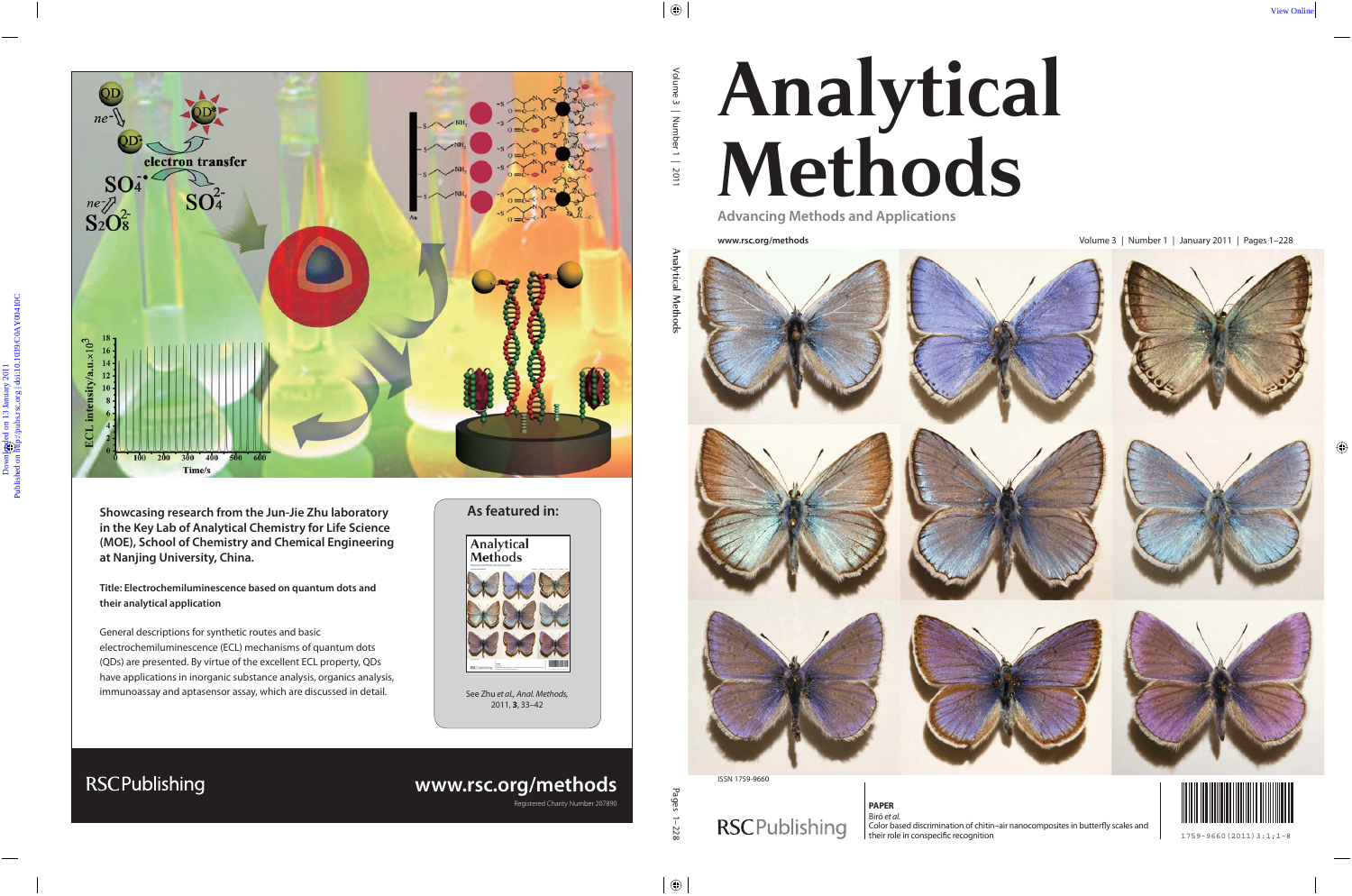Cite this: Anal. Methods, 2011, 3, 78

### Color based discrimination of chitin–air nanocomposites in butterfly scales and their role in conspecific recognition

Gábor Piszter," Krisztián Kertész," Zofia Vértesy," Zsolt Bálint" and László Péter Biró\*"

Received 28th June 2010, Accepted 21st October 2010 DOI: 10.1039/c0ay00410c

The self-assembled photonic nanoarchitectures occurring in the wing scales of the blue colored males of nine Lycaenid butterfly species, living in the same habitat, were investigated by reflectance measurements followed by automated data processing. The spectral signatures of the nine species analyzed using an artificial neural network software show that despite the fact that all possess similar ''pepper pot'' type structure, the spectral signatures exhibit enough characteristic differences to allow the unambiguous identification of conspecific individuals. By cross-correlating the position of the individuals of each species in the CIE chromaticity diagram with their flying period it was possible to show that relatively similarly looking, closely related species fly in distinct periods. The spectral identification method may prove useful in the investigation of museum exemplars which cannot be harmed. As the self-assembled, quasiordered, "pepper pot" type photonic nanoarchitectures of various colors seem to pose milder constraints on the production process as compared with perfect photonic crystals, such nanoarchitectures may find practical applications in a wide range from the textile industry to environmentally friendly colorants. **Domain Constrained Constrained on 13 January 2011**<br> **Domain And Methods**<br> **Download on 13 January 2011**<br> **Downloaded on 13 January 2011 Published on 13 January 2012**<br> **Downloaded on the Constrained on the Construction of** 

#### Introduction

Vision and color constitute a very important communication channel in the living world. Color is used for sexual communication,<sup>1a-c</sup> for cryptic behavior,<sup>2a-c</sup> or for warning potential predators,<sup>3</sup> so that color is subjected to strong evolutionary pressure. It influences the survival and reproduction chances. In this way the genes of individuals possessing the ''wrong'' color have a lesser chance to be transmitted to the next generation.

Color may originate from the chemical, $4a$  physical, $4b$  or both, chemical and physical properties of matter. Although the separation into ''chemical'' and ''physical'' origins is not always unambiguous, it may be helpful to distinguish between colors arising from dyes and pigments, essentially based on the selective absorption of certain wavelength ranges of visible light by intramolecular processes and between the colors arising from photonic crystal (PhC) type structures. If the color of the PhC is in the visible range then the characteristic size of its building elements will be in the range from tens to hundreds of nanometres. This latter group of colors is often mentioned as ''structural'' color because it is generated by the (nano)structure of essentially transparent media.

The concept of PhC or photonic band gap (PBG) material was introduced 20 years ago by Yablonovitch<sup>5a</sup> and John.<sup>5b</sup> These nanoarchitectures are composites of two materials with different optical properties. Due to its characteristic structure and to the refractive index contrast, the photonic nanocomposite is able to interact selectively with the electromagnetic radiation<sup>4b</sup> so that certain wavelength ranges cannot propagate in the PGB material and will be fully reflected. PBG materials are a slightly broader category than the strictly understood PhCs, as they may include materials with only moderate spatial ordering of the components.<sup>6</sup> To summarize, PhCs and PBG materials are composite materials that gain new physical properties due to the combination of properties of the component materials and due to the particular nanostructure of the photonic nanocomposite. Both the alteration of the structure and of the materials building up the composite will change the optical properties (color).

Interestingly enough, the above mentioned photonic nanoarchitectures invented by mankind only 20 years ago were present on our planet since more than 500 million years.<sup>7a</sup> Not only in the mineral world, as beautiful opals, but also widely spread in the living world from animals living deep in the sea<sup>7b</sup> to butterflies and birds flying high in the sky.<sup>7c,d</sup> While man made devices and components usually exploit a wide range of materials with often very different physical and chemical properties, the biological structures can be built using a much narrower range of materials, not to mention the very different processing conditions. Technology often uses intensive energy input in the process (''heat and beat'') to shape the material or alters the properties of a certain material. Biological building

<sup>&</sup>lt;sup>a</sup> Research Institute for Technical Physics and Materials Science, PO Box 49, H-1525 Budapest, Hungary; Web: http://www.nanotechnology.hu/. E-mail: biro@mfa.kfki.hu; Fax: +36-1 392-2226

b Hungarian Natural History Museum, Baross utca 13, H-1088 Budapest, Hungary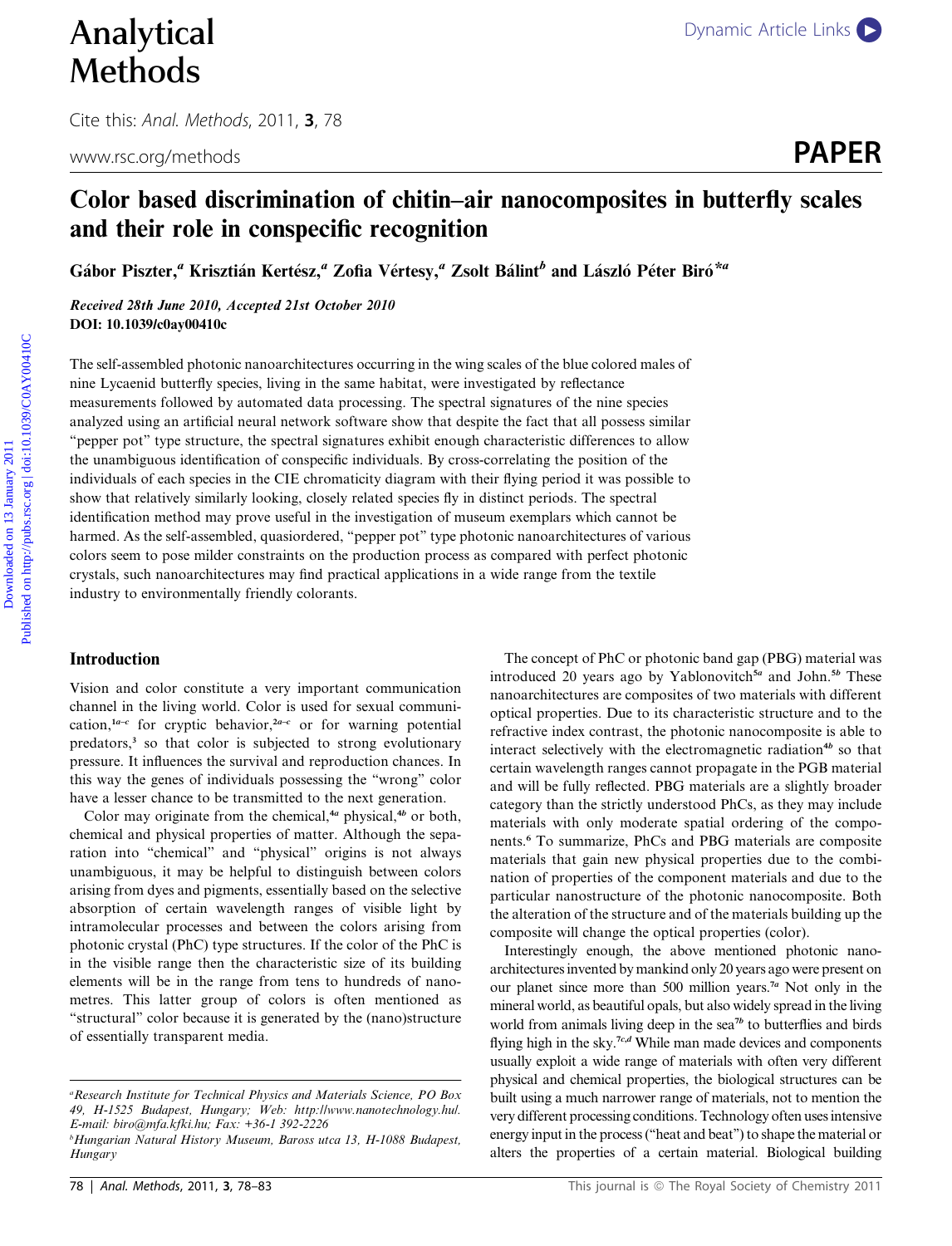processes take place in the vicinity of room temperature and under mild conditions, most frequently they are directed by self-assembly type processes. Most of the desired functionalities are achieved with materials constituted of: C, H, N, O, Ca, Mg atoms and a few trace elements. Instead of using a variety of materials and energy intensive processing, biology relies on structure and information.<sup>8</sup> In particular, the very delicate wings and the wing scales of butterflies are nanocomposites of chitin and air. Chitin even with its refractive index of 1.56<sup>9</sup> can provide enough refractive index contrast to generate a variety of structural colors—most frequently blues and greens are found in butterflies and beetles.

The often colorful wings of butterflies are covered by scales with typical dimensions in the range of  $100 \times 50 \times 1 \text{ }\mu\text{m}^3$ . Extensive studies have been published on butterfly wing coloration, which is frequently attributable only to pigments,<sup>10</sup> a topic not discussed in our work. The scales are built from chitin and they have the shape of a flattened sack. The side closer to the wing membrane (lower membrane) is usually unstructured, while the opposite side (upper membrane) most often has a complex micro- and nanostructure of ridges and cross-ribs linking the ridges, and other, more specialized elements. The flattened sack has a thin pedicel which fixes it in a flexible manner into the socket in the wing membrane. The system of scales is arranged in a regular way, like the tiles on a roof. The photonic nanoarchitectures responsible for color can be located in the volume of the scale—this is the case for the butterflies investigated in the present work. For a more detailed presentation of scale structure and color generation mechanisms see Ref. 11. The scales are formed during the pupation by self-assembly, $12$  however, the exact mechanism is not known precisely. measses take phase in the veirnity of room temperature and urder photonic rannaethiseatures of vine I senseind but<br>left on the presence same state for described on the form of the same of the form of the same of the same

In the past decade a continuous interest was manifested towards photonic nanoarchitectures occurring in butterflies and beetles, for a recent review of the most important results see Ref. 11 and references therein. The reason of this interest is to be found on one hand in the possibility of ''copying'' the colors, glossiness and metallic appearance which is often achieved for example by beetles and butterflies in an environmentally friendly way. Indeed, the insects in nature are part of sustainable ecosystems, which means that they are made from renewable materials that are broken down and recycled in a harmless way when the insect dies. In the same time, if kept in proper conditions, the colors can be preserved unaltered for several hundreds of years, as proven by museum collections.

All over the world, numerous natural history museums host impressive collections of butterflies and beetles. Fully along the principles of their duties, museum currators are extremely reluctant in sacrificing the museum specimens for invasive physical testing. On the other hand, for example, to carry out reproducible spectral measurements, the angle and distance of the illumination source and the conditions under which the reflected light are collected have to be under precise control. Usually, one has to detach the wings of butterflies and fix them on a rigid support to make sure that the above conditions are fulfilled. In order to overcome this contradiction, we developed a special instrument, the ''spectroboard'' inspired by the setting board used by entomologists, that will allow the reproducible measurement of large numbers of specimens without the need of harming them.

In the present paper we demonstrate the use of the spectroboard to investigate the quasiordered<sup>13a-c</sup> "pepper pot" type<sup>14</sup>

photonic nanoarchitectures of nine Lycaenid butterfly species living in similar habitats with overlaps of their flying period. The dorsal side of the wings of male butterflies in the case of all investigated species has blue coloration of different hues. Entomologists distinguish these and other blue Lycaenid species on the basis of complex patterns occurring on the ventral sides of their wings. It is very unlikely that butterflies in flight may have enough ''computing power'' for mate/competitor recognition using these intricate patterns. On the other hand, the blue sexual signaling color of different hues may constitute a clear enough discriminating signal. The spectral signatures of the different blues, analyzed using an artificial neural network software, show that despite the fact that all examined species possess ''pepper pot'' type structure, the spectral signatures exhibit enough characteristic differences which allow the unambiguous identification of conspecific individuals.

#### Experimental

#### **Materials**

The present work is based on the examination of nine *Poly*ommatus species (Fig. 1), in total 110 individuals. All the specimens were collected in the proximity of Budapest (Hungary) hills. All butterfly specimens originated from the curated Lepidoptera collection of the Hungarian Natural History Museum (HNHM), this made possible to have reliable information both on the location and time of the capture. The number of destroyed butterfly specimens was kept the minimum possible, all vouchers can be found in the HNHM.

#### Methods

Scanning electron microscope (SEM) investigations were done on pieces of wings  $\leq 1$  cm<sup>2</sup> using LEO 1540 XB. To prevent parasitic charge effects, a previous gold sputtering was done and the wing pieces were mounted with a conductive carbon tape. For transmission electron microscope (TEM) (Tecnai) 80 nm thick layers were cut by ultramicrotome from pieces of wings embedded in special resin blocks.

Optical spectroscopy was carried out using Avantes 2048-2 modular fiber optic spectrometer in two setups. With the Avantes integrating sphere it is possible to collect light emerging under a wide angular range from the illuminated surface. In our case the sample (butterfly wing) is illuminated close to perpendicular, while the reflected light is collected in the whole upper semispace. This setup is useful for rough surfaces with highly angle dependent reflectivity to obtain within a single measurement light reflected under any angle. The main disadvantage of this method is in the sample preparation: the detachment of wing from the body is needed.

Due to the large number of individuals used in the study it was necessary to elaborate a measurement method that allowed the reproducible spectral characterization of the butterflies without harming the museum specimens. This method could prove useful for being used in general in museums as it does not harm the specimens, while it safely yields reproducible spectra. It is based on the wooden setting board used by the entomologists. We developed an instrument constituted from a basis reminiscent of the board with additional mechanical parts that allows the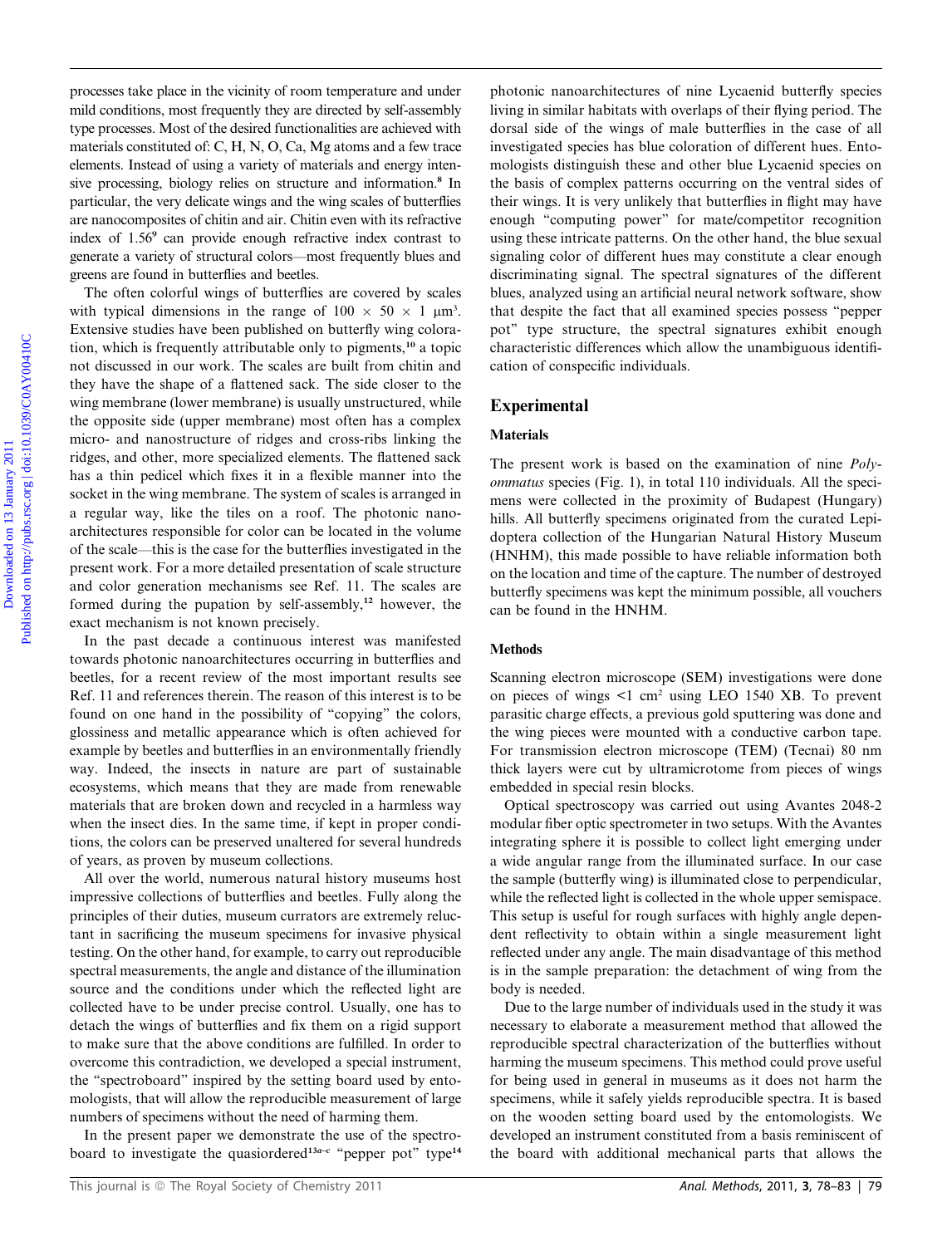

Fig. 1 Dorsal side perpendicular view photographs of the nine investigated *Polyommatus* species: (a) P. amandus, (b) P. bellargus, (c) P. coridon, (d) P. damon, (e) P. daphnis, (f) P. dorylas, (g) P. icarus, (h) P. semiargus, and (i) P. thersites. Mean wingspan is 3–3.5 cm. The shadow position indicates the light incidence angle.



Fig. 2 ''Spectroboard'' in use. Prepared specimens can be measured rapidly and safely in reproducible conditions. The Avantes fiber optic probe is set perpendicular to the wing surface. In the left upper side is placed the white, diffuse reference standard.

illuminator and pick-up fiber (Avantes reflection probe) to move over butterfly wings at a fixed distance (Fig. 2). For details see Ref. 15. The light incidence and detection are perpendicular to the wing. On the board is also placed the white, diffuse reference

at the same distance from the fiber probe as the wing samples. This setup offers reproducible and characteristic spectra while it does not necessitate physical destruction of the specimens. To prove this and to analyze the recorded spectra we used the free version of NeuroSolutions 5 (www.neurosolutions.com) artificial neural network (ANN) software. It was a point of high emphasis to use as little human intervention in the spectral evaluation as possible.

To illustrate the color differences for a human observer, the measured spectra were converted to  $x$  and  $y$  parameters through the CIE 1931 standard observer color matching functions, and represented in CIE xy chromaticity diagram. Such a scheme is not available now for butterflies, but it is well known that butterflies have an increased sensitivity and selectivity in the blue and even UV ranges as compared to humans.<sup>16</sup>

#### Results and discussion

First a detailed documentation of each specimen was carried out by taking photographs on both dorsal and ventral sides, and the collection date and place were recorded. As an example to the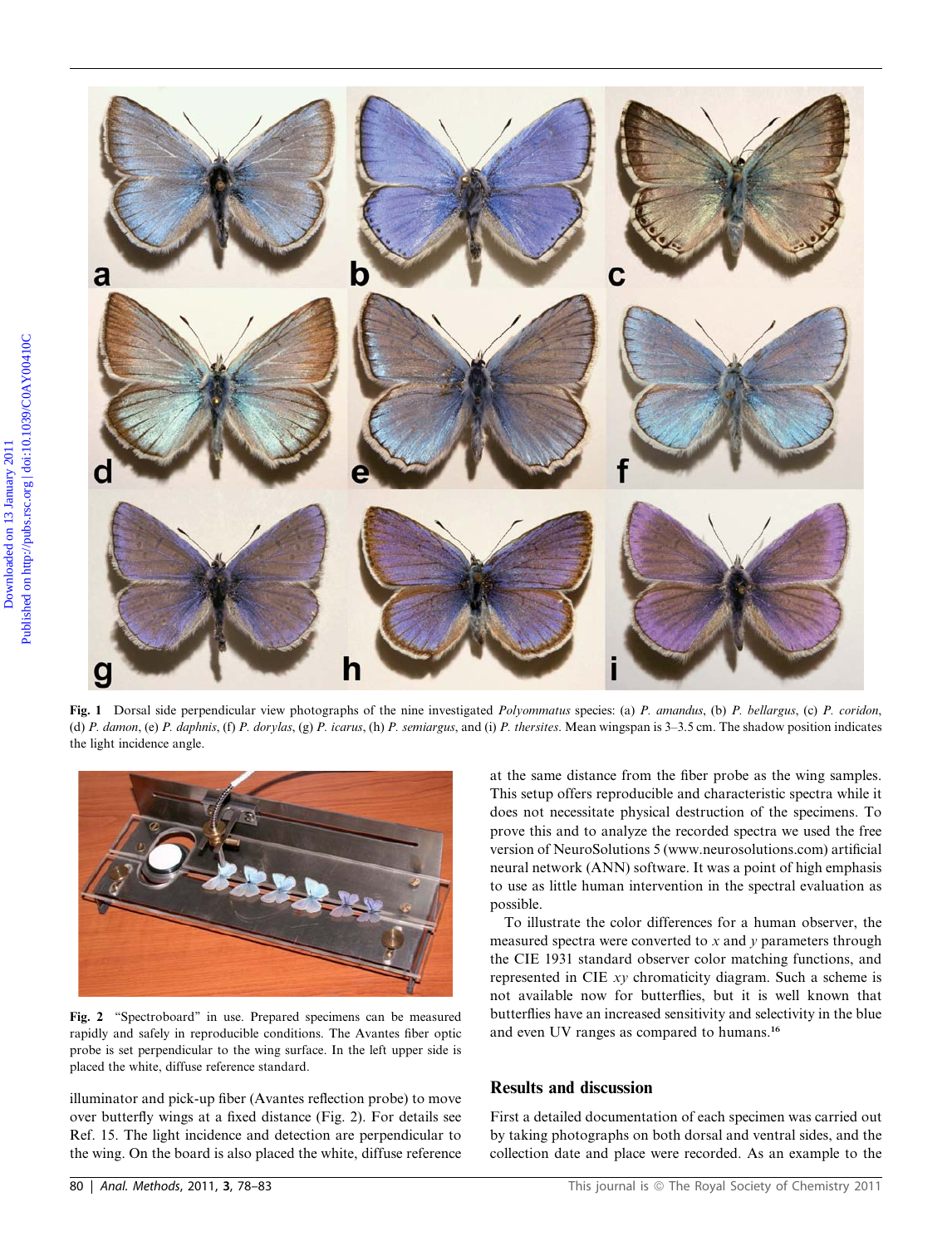various dorsal blue colorations see Fig. 1. The ventral side is decorated with a rather complex pattern,<sup>17</sup> but is not under consideration in the present work. The wingspan varies between 3 and 3.5 cm. With the naked eye one can distinguish hues from violet to greenish-blue.

As already mentioned, the blue dorsal color is originated by the nanostructure of the wing scales. The ''pepper-pot'' nanoarchitecture acts as a photonic band gap composite, the wing color is determined by the physical dimensions, arrangement and refractive index contrast of the composite components. The wing is mainly constituted of chitin, the structural differences should be responsible for different hues. To get an insight into the structure, SEM and TEM investigations were done. An exemplar was sacrificed from each species and prepared as described previously. Typical surface (Fig. 3) and cross section (Fig. 4) images reveal complex nanoarchitectures constituted from perforated planes of chitin. The difference between the species is in the number of planes and the variation of perforation shape. Transmission electron microscope imaging is necessary to have an idea about the in-depth structure.

For spectral measurement with the ''spectroboard'' we placed the specimens in the slot formed for this (Fig. 2) with care to set their position. To register well comparable spectra, all specimens were measured in the same region of the right forewing. We collected spectral data in the 200–1100 nm range for 10 (or more) exemplars of each species. Provided that a good concordance of spectral shapes is obtained from conspecific exemplars, a characteristic spectrum might be derived by averaging the curves. The averaged curves for the investigated species (each normalized to the highest peek) are presented in Fig. 5. The differences are significant enough to discriminate them by their shape. One may remark by examining with the naked eye the spectra that the closely related species tend to have spectra with strong similarities in shape.

For an automated classification with artificial neural network, a feature extraction is needed for every single spectra measured on all exemplars. Raw data preprocessing was done with ''Origin 8'' software (www.originlab.com), containing the following steps:



Fig. 4 Transmission electron microscope image of the Polyommatus thersites scale cross-section. From 5 parallel perforated chitin layers only the upper 2 are seen in SEM images. The ridges and the space under the ridges also contain nanostructures.

- crop to 220–800 nm range, to eliminate the noisy and irrelevant parts of the spectra

- high-frequency fluctuations were eliminated by FFT filtering
- normalizing to the highest peak
- background removal.

Next, using the "Origin 8" peak finding function for the present 2 (or 3, in some cases) peaks the following parameters were determined:

- the position of peak maximum in nm
- the intensity of the peak

- the position of base points on left and right side of peaks in nm

- the area of the peaks
- the peak full width at half maximum

- the left and right width of peak at half maximum (their ratio characterises the symmetry of the peak).

These parameters (8 for each peak, in total 16 or 24 for a species) describe the shape of curves with discrete values that are used as inputs for the ANN. For the three peak cases 18



Fig. 3 Scanning electron micrograph of Polyommatus thersites dorsal scale. Between longitudinal ridges and cross-ribs linking these there is the pepper-pot structure.



Fig. 5 Normalized average spectra of the nine Polyommatus species measured with the ''spectroboard''.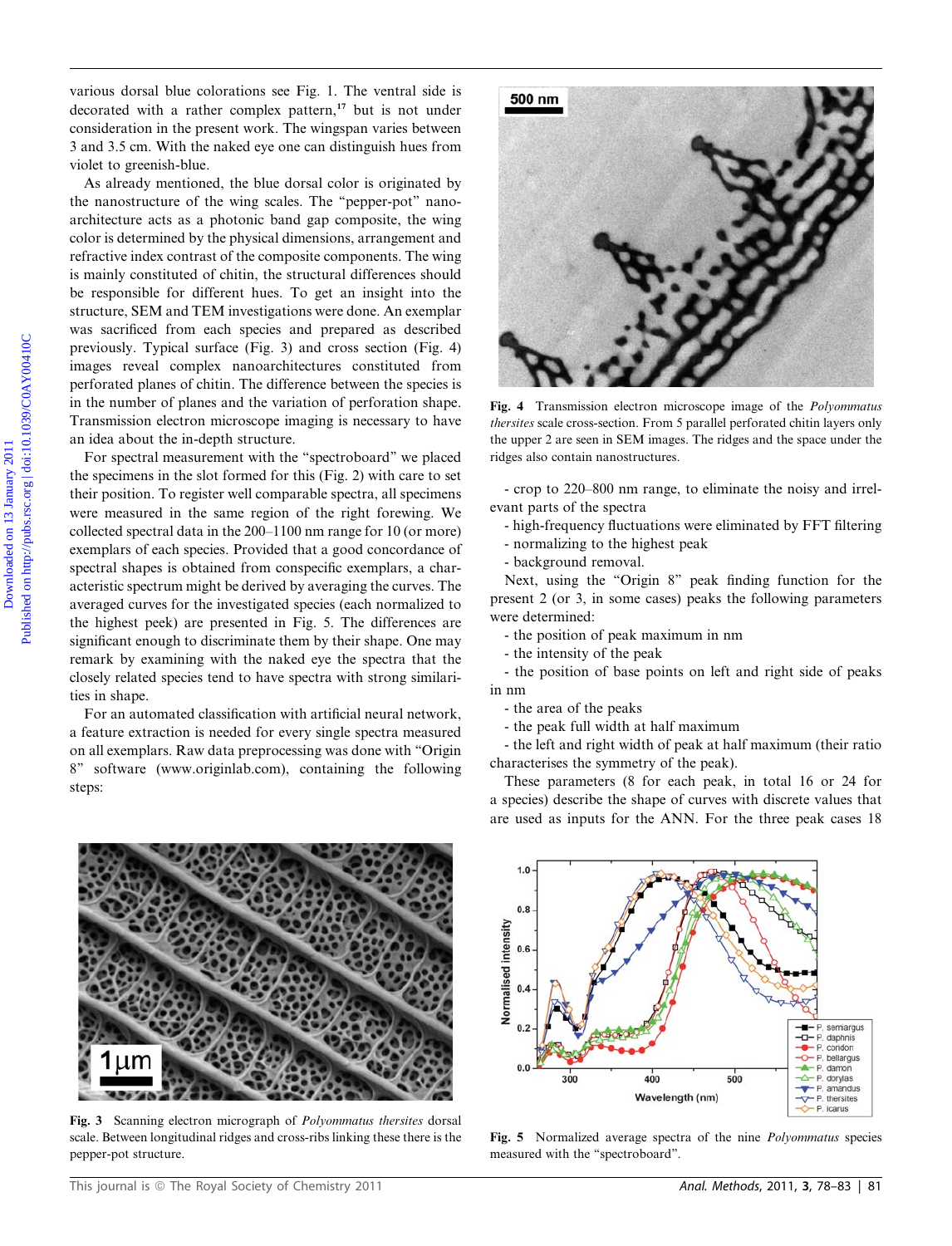Table 1 The artificial neural network identification results. Among the 55 tested exemplars only two were missed

|                                   |          |                                                                   |                |                                                                         |                      | Table 1 The artificial neural network identification results. Among the 55 tested exemplars only two were missed |       |                |           |
|-----------------------------------|----------|-------------------------------------------------------------------|----------------|-------------------------------------------------------------------------|----------------------|------------------------------------------------------------------------------------------------------------------|-------|----------------|-----------|
| Expected                          | Daphnis  | Coridon                                                           | <b>Icarus</b>  | Thersites                                                               | Dorylas              | Semiargus                                                                                                        | Damon | <b>Amandus</b> | Bellargus |
| Result                            |          |                                                                   |                |                                                                         |                      |                                                                                                                  |       |                |           |
| Daphnis                           | 5        |                                                                   |                |                                                                         |                      |                                                                                                                  |       |                |           |
| Coridon                           | $\Omega$ |                                                                   |                |                                                                         | $\Omega$<br>$\Omega$ |                                                                                                                  |       |                |           |
| <i>Icarus</i><br><i>Thersites</i> | $\Omega$ |                                                                   | $\overline{0}$ |                                                                         | $\Omega$             |                                                                                                                  |       |                |           |
| Dorylas                           |          |                                                                   | $\Omega$       |                                                                         | 10                   |                                                                                                                  |       |                |           |
| Semiargus                         |          |                                                                   |                |                                                                         | $\Omega$             |                                                                                                                  |       |                |           |
| Damon<br>Amandus                  |          |                                                                   |                |                                                                         | $\Omega$             |                                                                                                                  |       |                |           |
| Bellargus                         |          |                                                                   | $\Omega$       |                                                                         | $\Omega$             |                                                                                                                  |       |                |           |
|                                   |          |                                                                   |                |                                                                         |                      |                                                                                                                  |       |                |           |
|                                   |          |                                                                   |                |                                                                         |                      |                                                                                                                  |       |                |           |
|                                   |          |                                                                   |                | relevant parameters were selected from the total of 24, in the two      |                      | the possibility of efficient species determination by color                                                      |       |                |           |
|                                   |          |                                                                   |                | peak cases the parameters corresponding to the third, absent            |                      | measurement in a nondestructive way. This may be an important                                                    |       |                |           |
|                                   |          |                                                                   |                | peak were set to zero. The network contains one hidden layer            |                      | aspect in the case of the rare, valuable exemplars from museum                                                   |       |                |           |
|                                   |          |                                                                   |                | with 14 neurons, and 9 output neurons for the 9 species. Half of        |                      | collections and shows the power of this noninvasive, still repro-                                                |       |                |           |
|                                   |          |                                                                   |                | all of the specimens were used for the teaching process of the          |                      | ducible measurement method.                                                                                      |       |                |           |
|                                   |          |                                                                   |                | ANN with back propagation algorithm. <sup>18</sup> After successful     |                      | Performing optical spectra analysis with artificial neural                                                       |       |                |           |
|                                   |          |                                                                   |                | teaching, when the average squared error between the output and         |                      | network we get a discrete result on specimens belonging to                                                       |       |                |           |
|                                   |          |                                                                   |                | the target is small enough, the ANN was used on the remaining           |                      | a species or not, but the amount of similarity is not quantified in                                              |       |                |           |
|                                   |          | half of the exemplars to test the species recognition efficiency. |                |                                                                         |                      | a straightforward way. To demonstrate the variation of different                                                 |       |                |           |
|                                   |          | The result (Table 1) presents the hit and misses as a table. From |                |                                                                         |                      | blues, a graphic representation was done on data recorded with                                                   |       |                |           |
|                                   |          |                                                                   |                | a number of 55 test exemplars 53 were identified correctly. One         |                      | the "spectroboard". Placing the $x$ and $y$ parameters of every                                                  |       |                |           |
|                                   |          |                                                                   |                | unsuccessful identification occurred in the case of Polyommatus         |                      | spectrum on a CIE chromaticity diagram <sup>19</sup> we get a densely                                            |       |                |           |
|                                   |          |                                                                   |                | thersites and Polyommatus icarus. Their spectral properties are         |                      | populated cloud in the blue region. Zooming in and separating                                                    |       |                |           |
|                                   |          |                                                                   |                | very similar and they are closely related species. In the other         |                      | the species by oval lines for a clear view we get the graph on                                                   |       |                |           |
|                                   |          |                                                                   |                | misidentification a <i>Polyommatus damon</i> was the result instead of  |                      | Fig. 6. One can notice that some species are overlapping while                                                   |       |                |           |
|                                   |          |                                                                   |                | Polyommatus coridon. This may be attributed to the missing of           |                      | others are well separated by their color. If the butterflies are using                                           |       |                |           |
|                                   |          |                                                                   |                | blue scale in the case of <i>P. coridon</i> related with the age of the |                      | color signals for mate recognition, simultaneous occurrence of                                                   |       |                |           |
|                                   |          |                                                                   |                | exemplar. The measured spectra contain more red if the ratio of         |                      | specimens with identical color would be disturbing, and cause                                                    |       |                |           |

As a verification of the method, we carried out the neural network analysis on 30 spectra measured on 3 species (Polyommatus coridon, P. thersites, P. dorylas), 10 exemplars each. With the same processing and feature extraction a 100% accuracy was achieved. Our result with the ''spectroboard'' clearly shows

P. semiargus ٠ 0.38 P. daphnis  $\Box$ p coridon  $\circ$ P. bellargus 0.36 A P. damon P. dorylas Δ P. amandus 0.34 P. thersites  $\triangledown$ P. icarus 0.32  $\overline{\phantom{0}}$ 0.30  $0.28$  $0.26$  $0.28$  $0.36$  $0.24$  $0.26$  $0.30$  $0.32$  $0.34$ X

Fig. 6 Zoomed in CIE chromaticity diagram for the blue range. Inside the ovals are the xy plots for every specimen. Single plots are not marked for clarity.

Performing optical spectra analysis with artificial neural network we get a discrete result on specimens belonging to a species or not, but the amount of similarity is not quantified in a straightforward way. To demonstrate the variation of different blues, a graphic representation was done on data recorded with the "spectroboard". Placing the  $x$  and  $y$  parameters of every spectrum on a CIE chromaticity diagram<sup>19</sup> we get a densely populated cloud in the blue region. Zooming in and separating the species by oval lines for a clear view we get the graph on Fig. 6. One can notice that some species are overlapping while others are well separated by their color. If the butterflies are using color signals for mate recognition, simultaneous occurrence of specimens with identical color would be disturbing, and cause insecure continuation of the mating attempts.

To examine this hypothesis, data on the occurrence of the 9 species are needed. In the HNHM we noted the calendar day



Fig. 7 Diagram representing temporal distribution of nine Polyommatus species. Note that P. bellargus, P. dorylas and P. icarus have two generations, in spring and in summer. Diagram made by randomly selecting museum specimens collected in the same habitat but in different years.